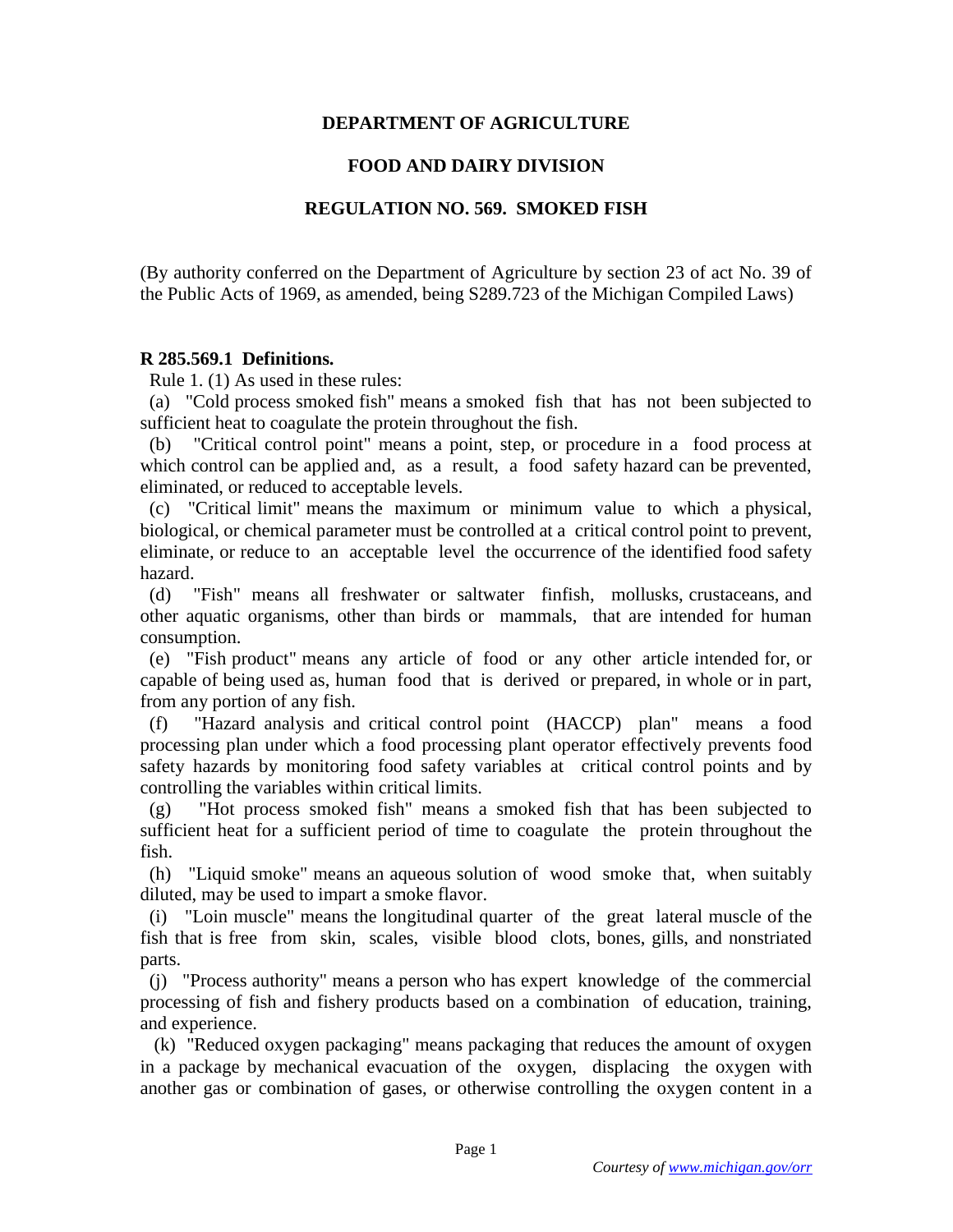package to a level below the level of 21% normally found in the surrounding atmosphere. "Reduced oxygen packaging" includes altered atmosphere, modified atmosphere, controlled atmosphere, low oxygen and vacuum packaging.

 (l) "Smoked fish" means a freshwater or saltwater finfish that is prepared by treating it with salt (sodium chloride) and subjecting it to the direct action of the smoke from burning wood, wood sawdust, or similar burning material or from liquid smoke flavoring applied to the surface in a gaseous, liquid, or vaporized state with or without heat. The term includes products composed in whole or in part from smoked fish, such as sausage, pate, or snack dip.

 (m) "Temperature-indicating device" means an accurate, standard thermometer or equivalent device, such as a resistance temperature device or thermocouple.

 (n) "Temperature-recording device" means a device that is capable of providing a continuous record of the temperature conditions being monitored.

 (o) "Water phase salt" means the percentage of salt (sodium chloride) in the water phase of the finished fish product. It is calculated by multiplying the percentage of salt (sodium chloride) by 100and dividing that number by the sm of the percentage of salt (sodium chloride) and the percentage of moisture in the finished product. Moisture and salt content shall be determined in accordance with the method described in the publication entitled "Official Methods of Analysis of AOAC, International" 16th edition. The publication is adopted in these rules by reference and may be obtainedfrom AOAC, International, 2200 Wilson Boulevard, Suite 400-GG, Arlington, Virginia 22207-3301, at a cost as of the time of adoption of these rules of \$359.00 (print version), or from the Department of Agriculture, Food Division, Ottawa Building, Fourth Floor, P.O. Box 30017, Lansing, MI 4 48909, at cost.

 (2) Terms defined in Act No. 39 of the Public Acts of 1968, as amended, being §289.701 et seq. of the Michigan Compiled Laws, have the same meanings when used in these rules.

History: 1997 AACS.

### **R 285.569.2 Exemptions from rules.**

Rule 2. The following fish products are exempt from the requirements of these rules:

 (a) Finnan haddie, smoked cod fillet, smoked Scottish kipper, or other smoked fish that is clearly labeled to be cooked before consumed.

 (b) Boneless, smoked salted herring; smoked, dry salted herring; smoked blind robbin; or other smoked fish that has a water phase salt content of not less than 10%.

(c) Commercially sterile smoked fish, either canned or in sterile packaging.

History: 1997 AACS.

# **R 285.569.3 Fish-smoking establishment; requirements; temperature-indicating devices and temperature-recording devices generally.**

 Rule 3. (1) A fish-smoking establishment shall be in compliance with the requirements of R 285.553.1 to R 285.553.26 in addition to the requirements of these rules.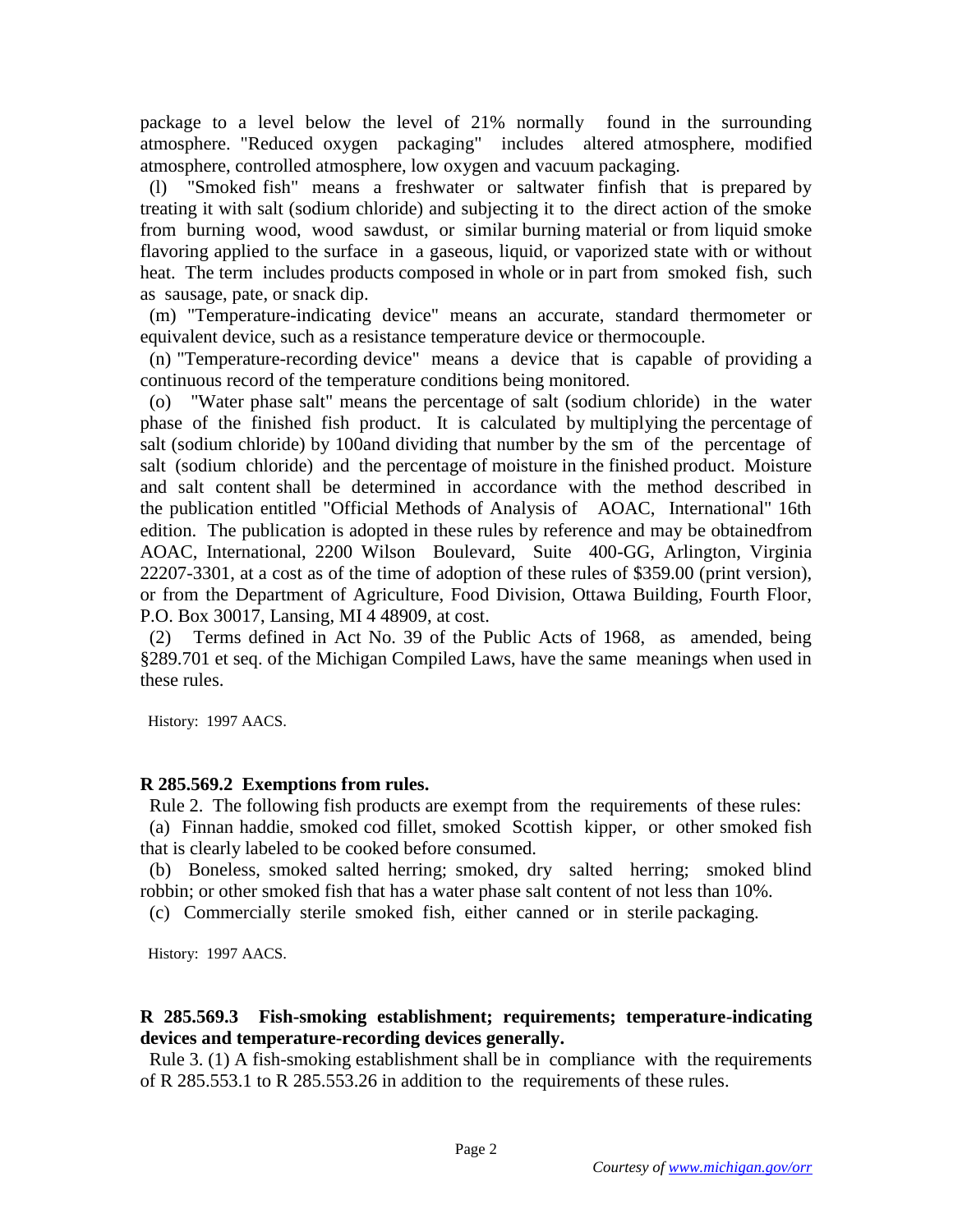(2) When reference is made to a temperature-indicating device and temperaturerecording device, the following conditions shall apply:

 (a) A temperature-indicating device shall be installed where it can be easily read and the sensor for the device shall be located to ensure that it accurately measures the warmest temperature of the refrigeration equipment and the coldest temperature of the smoking equipment, as appropriate. The sensor shall be protected from mechanical damage. A temperature-indicating device shall be calibrated at the routine operating temperature of the refrigeration, cooling, or smoking equipment against a known accurate standard thermometer upon installation and at least once a year thereafter or more frequently if necessary to ensure its accuracy. Records of accuracy checks for a temperature- indicating device shall be maintained and shall specify the date, standard used, method used, results, and the person performing the test. A temperatureindicating device that has a divided fluid column or that cannot be adjusted to the standard shall be immediately repaired or replaced.

 (b) A temperature-recording device shall be installed where it can be easily read and the sensor for the device shall be installed to ensure that it accurately measures the warmest temperature of the refrigeration equipment and the coldest temperature of the smoking equipment, as appropriate. Each temperature recording device shall be checked for accuracy against a known accurate temperature-indicating device upon installation and at least once a year thereafter or more frequently if necessary to ensure its accuracy. A record of the accuracy checks shall be maintained that specifies all of the following information:

- (i) The time and date of each check.
- (ii) The temperatures indicated by both devices before adjustment.
- (iii) The corrective action taken, where applicable.
- (iv) The person who performed the accuracy check.

History: 1997 AACS.

# **R 285.569.4 Fish, fish products, and ingredients; condition; processing, handling, storing, preparing, and transporting at certain temperature required; inspection and washing before processing; thawing; evisceration.**

 Rule 4. (1) All fish, fish products, and ingredients shall be clean and wholesome, free from any deterioration, spoilage, adulteration, or foreign odors, and processed, handled, stored, prepared, and transported at or below 38 degrees Fahrenheit (3.3 degrees Celsius) so as to be safe for human

consumption.

 (2) Fresh fish received shall be inspected and adequately washed with potable water before processing. Only sound, wholesome fish that are free from adulteration and organoleptically detectable spoilage shall be processed.

 (3) All fish received in a frozen state shall be either thawed promptly and processed or stored at a temperature that will maintain the fish in a frozen state. Thawing shall be carried out in as rapid a manner as possible so that the internal temperature of the fish does not exceed 38 degrees Fahrenheit (3.3 degrees Celsius). After thawing, the fish shall be adequately washed with potable water before processing.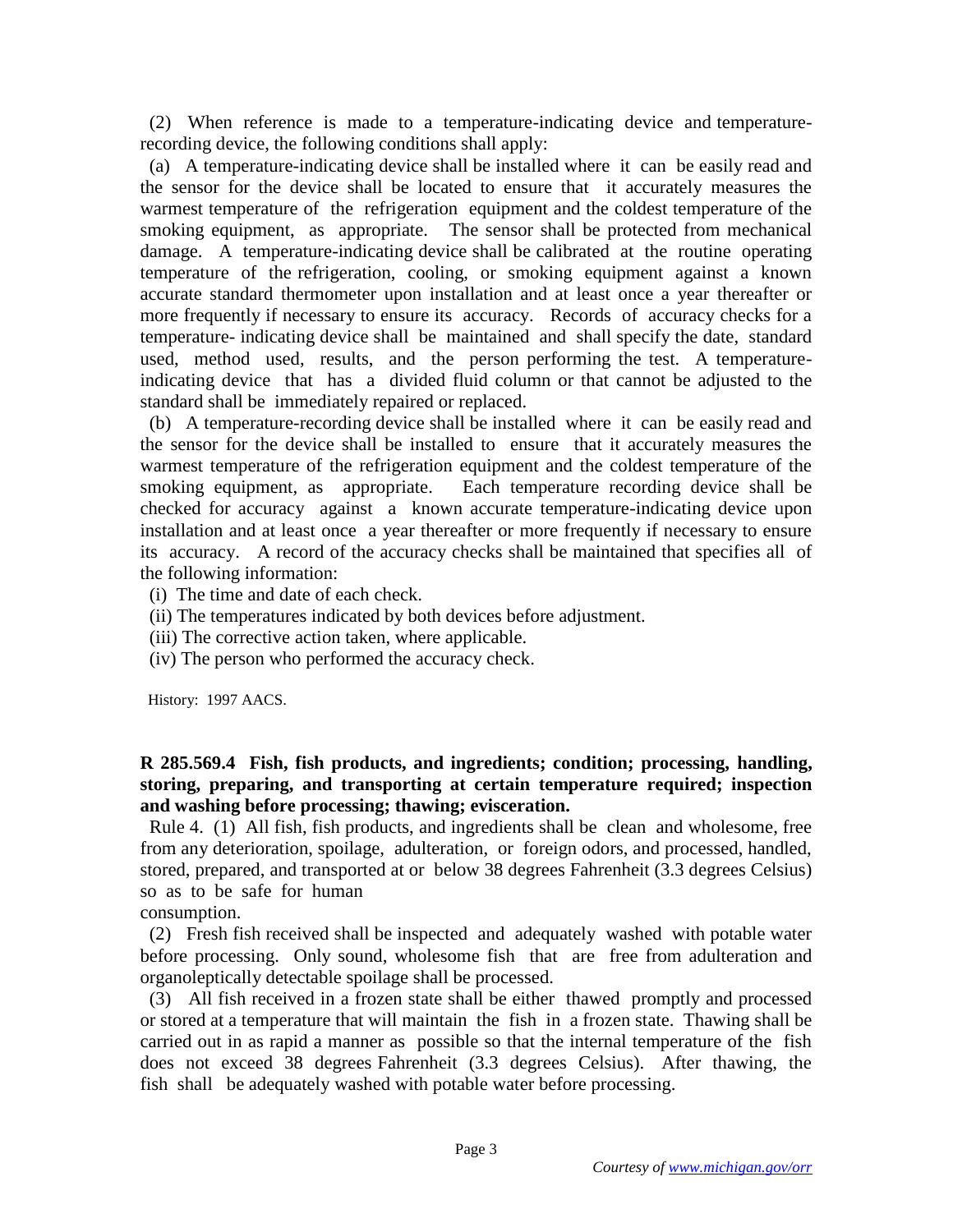(4) All fish destined for smoking shall be eviscerated. The evisceration of fish shall be conducted in an area that is separate from other processing operations. The evisceration shall be performed with minimal disturbance of the intestinal tract contents. Upon evisceration, the fish, including the body cavity, shall be washed thoroughly with a continuous flow or vigorous spray of potable water that may be chlorinated at safe levels.

History: 1997 AACS.

#### **R 285.569.5 Brining.**

 Rule 5. (1) Before smoking, fish shall be dry-salted or brined in a manner that will ensure an adequate and consistent water phase salt content of the finished product.

 (2) Brining of fish for smoking shall be carried out so that the temperature of the brine does not exceed 60 degrees Fahrenheit (16 degrees Celsius) at the start of brining. If the brining time is more than 4 hours, then the brining shall take place in a refrigerated area that is at a temperature of 38 degrees Fahrenheit (3.3 degrees Celsius) or below immediately after the salting step.

 (3) Brining tanks shall be cleaned and sanitized before each use. Brines shall not be reused unless there is an adequate process available to return the brine to an acceptable microbiological level.

(4) After removal from a brining solution, fish shall be rinsed with potable water.

History: 1997 AACS.

#### **R 285.569.6 Application of smoke.**

 Rule 6. (1) Fish to be smoked shall be arranged without overcrowding or touching each other within the smokehouse oven or chamber to allow for uniform smoke absorption, heat exposure, and dehydration. Liquid smoke, generated smoke, or a combination of liquid smoke and generated smoke shall be applied to all surfaces of the fish. The surfaces of the fish to be smoked shall be moist or tacky to the touch at the beginning of the smoking step.

 (2) If only liquid smoke or only generated smoke is used, then it shall be applied before the surface protein on the fish has been allowed to dry to the point of forming a pellicle or barrier to smoke uptake.

 (3) If a combination of liquid smoke and generated smoke is used, then the liquid smoke shall be applied before the surface protein on the fish has been allowed to dry to the point of forming a pellicle or barrier to smoke uptake and the generated smoke may be applied at any stage of the process.

History: 1997 AACS.

#### **R 285.569.7 Process time and temperature; records of heat treatment.**

 Rule 7. (1) All smoking shall be accomplished so that the internal temperature of the coldest part of the fish remains at or above 145 degrees Fahrenheit (62.8 degrees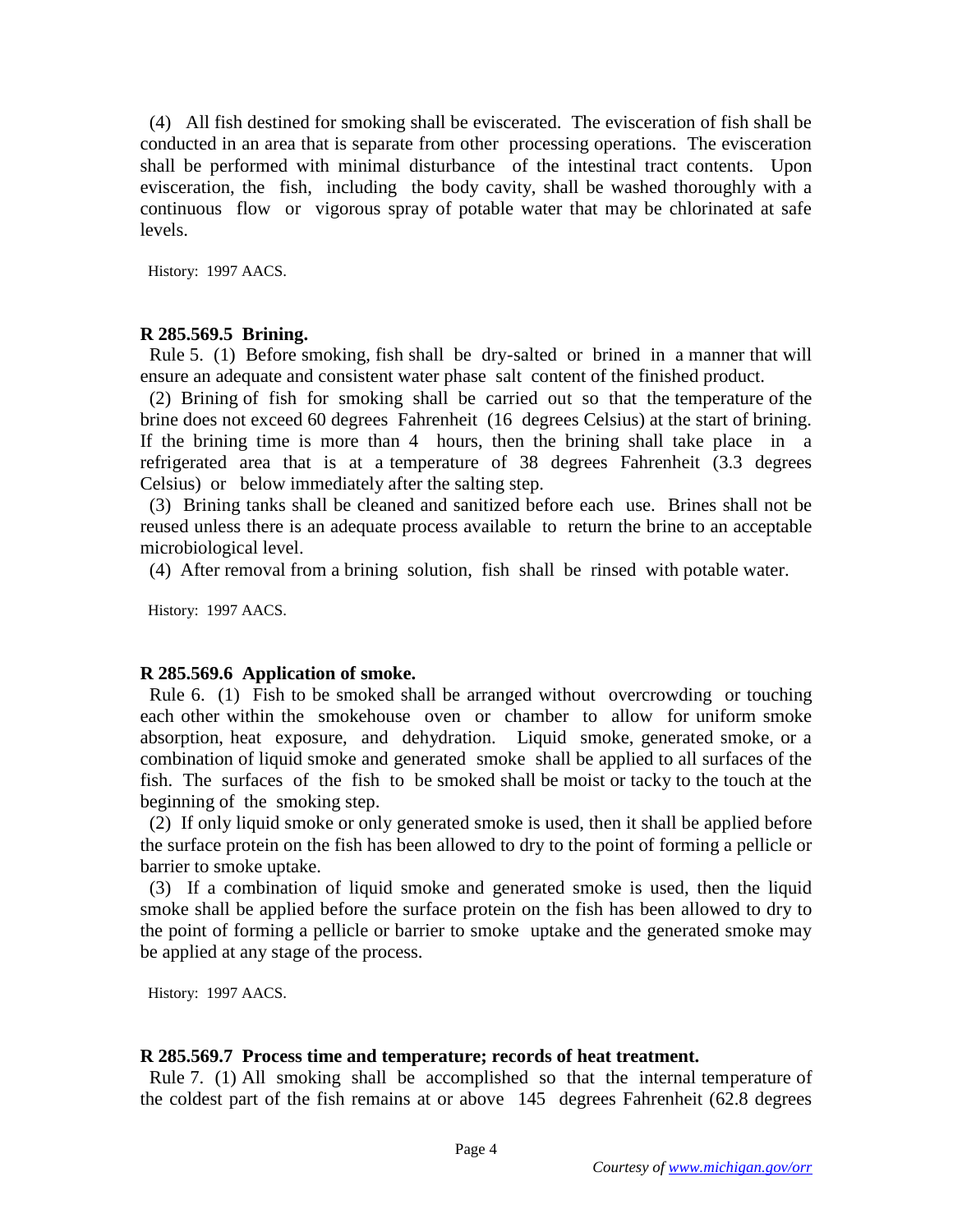Celsius) for not less than 30 continuous minutes. The temperature measurement shall be obtained by inserting the sensor of the temperature-recording device into the thickest flesh portion of one of the largest fish being smoked that is located at the coldest area of the smokehouse.

 (2) An accurate record of the entire process time and internal temperature shall be taken for each smokehouse load.

 (3) The record specified in subrule (2) of this rule shall indicate the date, including month, day, and year.

 (4) Each smokehouse load shall be assigned a lot number that corresponds to, and can be easily identified with, the record of the thermal process time and temperature produced by the temperature-recording device.

 (5) A record for each load shall also indicate the smokehouse or compartment number, the type or species of fish, and the quantity of fish smoked.

 (6) The plant manager shall review and certify by initialing the entry for each load made on the recording chart or in the smoking record before distribution or sale of any smoked fish within the load.

History: 1997 AACS.

### **R 285.569.8 Finished fish product.**

 Rule 8. (1) Immediately after the thermal process, the smoked fish shall be cooled to a temperature of 38 degrees Fahrenheit (3.3 degrees Celsius) or below and shall remain at or below that temperature at all times, including through all storage, marketing, and sales channels. If smoked fish is to be frozen, the freezing shall occur immediately after the thermal process and cooling step, and the smoked fish shall remain frozen at all times, including through all storage, marketing, and sales channels. Each room, compartment, or holding device for the storage of smoked fish shall be equipped with an accurate temperature-indicating device. Every person responsible for handling smoked fish up to the time it reaches the consumer shall have and use an accurate temperature-indicating device to check for compliance with the temperature requirements in these rules.

 (2) All air-packaged smoked fish shall be processed so that the content in the fish of water phase salt is not less than 3%. The determination of salt and moisture content shall be made using the loin muscles of the fish. An operator shall chemically analyze the finished fish product with sufficient frequency using an official method to ensure that the required level of water phase salt is achieved. If a sample of the operator's smoked fish has been analyzed by the department and has been found not to contain the required levels of an ingredient, including water phase salt, then the director of the department may require additional analyses to be conducted by the operator. The results of the analyses shall immediately be made available to the director of the department upon request.

History: 1997 AACS.

### **R 285.569.9 Segregated packaging, handling, and storage area.**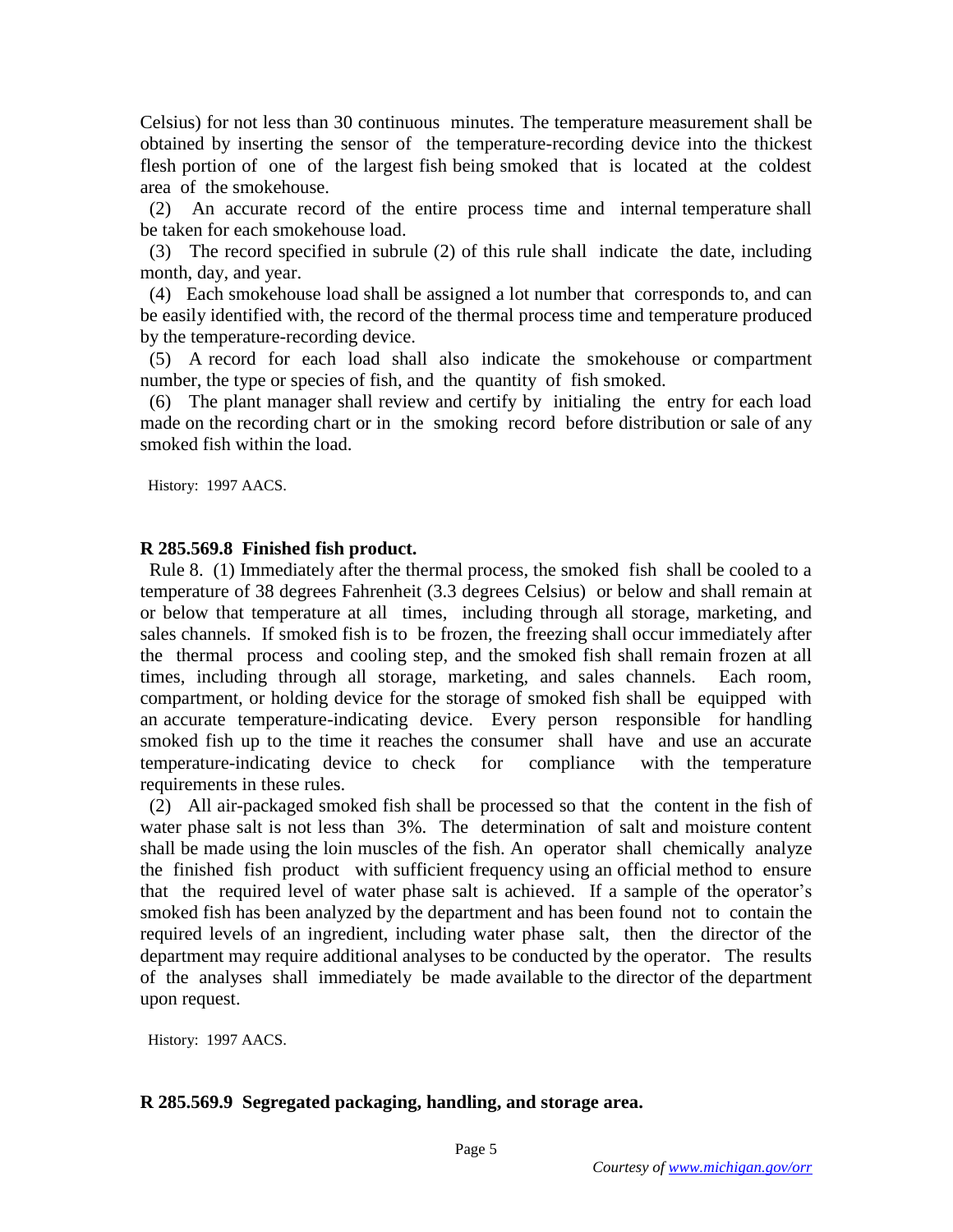Rule 9. Smoked fish product packaging, handling, and storage areas shall be established that are sufficiently segregated within the facility apart from unprocessed fish and equipment, objects, and employees who have come into contact with waste, raw product, or other unsanitary objects. Packaging material, equipment, employees, and in-process materials that enter product packaging, handling, and storage areas shall be treated so as to minimize the risk of introducing microorganisms. Air handling systems shall be designed to minimize the risk of airborne contamination into product packaging, handling, and storage areas and to provide positive air pressure relative to the surrounding areas.

History: 1997 AACS.

### **R 285.569.10 Packaging and labeling.**

 Rule 10. (1) Every package, carton, wrapper, or other container used to ship, wrap, or hold unfrozen smoked fish in any way at any time, including the packages sold from a bulk display and wrapped at the time of sale, shall be labeled to indicate all of the following information:

(a) The name of the article of food.

 (b) The name and address of the manufacturer, packer, distributor, or retailer. If the smoked fish product is not manufactured by the person whose name appears on the label, then the name shall be qualified by a phrase that reveals the connection the person has with the commodity.

 (c) The ingredients and net weight, as required by Act No. 39 of the Public Acts of 1968, as amended, and Act No. 283 of the Public Acts of 1964, as amended, being §289.701 et seq. and §290.601 et seq., respectively, of the Michigan Compiled Laws.

 (d) The lot code number that identifies the period when processed and packaged, as required in R 285.569.6.

 (e) The warning statement: "Perishable--Keep under refrigeration at 38 degrees Fahrenheit (3.3 degrees Celsius) or below."

(f) The warning statement: "Not to be sold or consumed after  $\ddot{\hspace{1cm}}$ ," the blank to be filled with a date, including the month, day, and year. The date shall be not more than 14 days after date of smoking unless an operator can demonstrate to the director of the department that a longer period of time can be achieved that is safe. The director of the department may grant approval for an operator to use a date greater than 14 days, but may invoke at any time, the requirements of R 285.569.14 and R 285.569.15.

 (2) The labeling requirements for frozen smoked fish shall be the same as for unfrozen smoked fish, except for the requirements specified in subrule (1)(e) and (f)of this rule. The statements specified in subrule  $(1)(e)$  and  $(f)$  shall be replaced with the warning statements of this rule: "Perishable: Keep frozen. Thaw in refrigerator before consumption."

 (3) All label statements shall appear in a distinctive and plain manner in English words and Arabicnumerals. All statements shall be permanently affixed to each separate and distinct package or container.

 (4) Smoked fish processed on different dates shall not be commingled in the same container at the processing plant or while the fish is being stored, distributed, or offered for sale.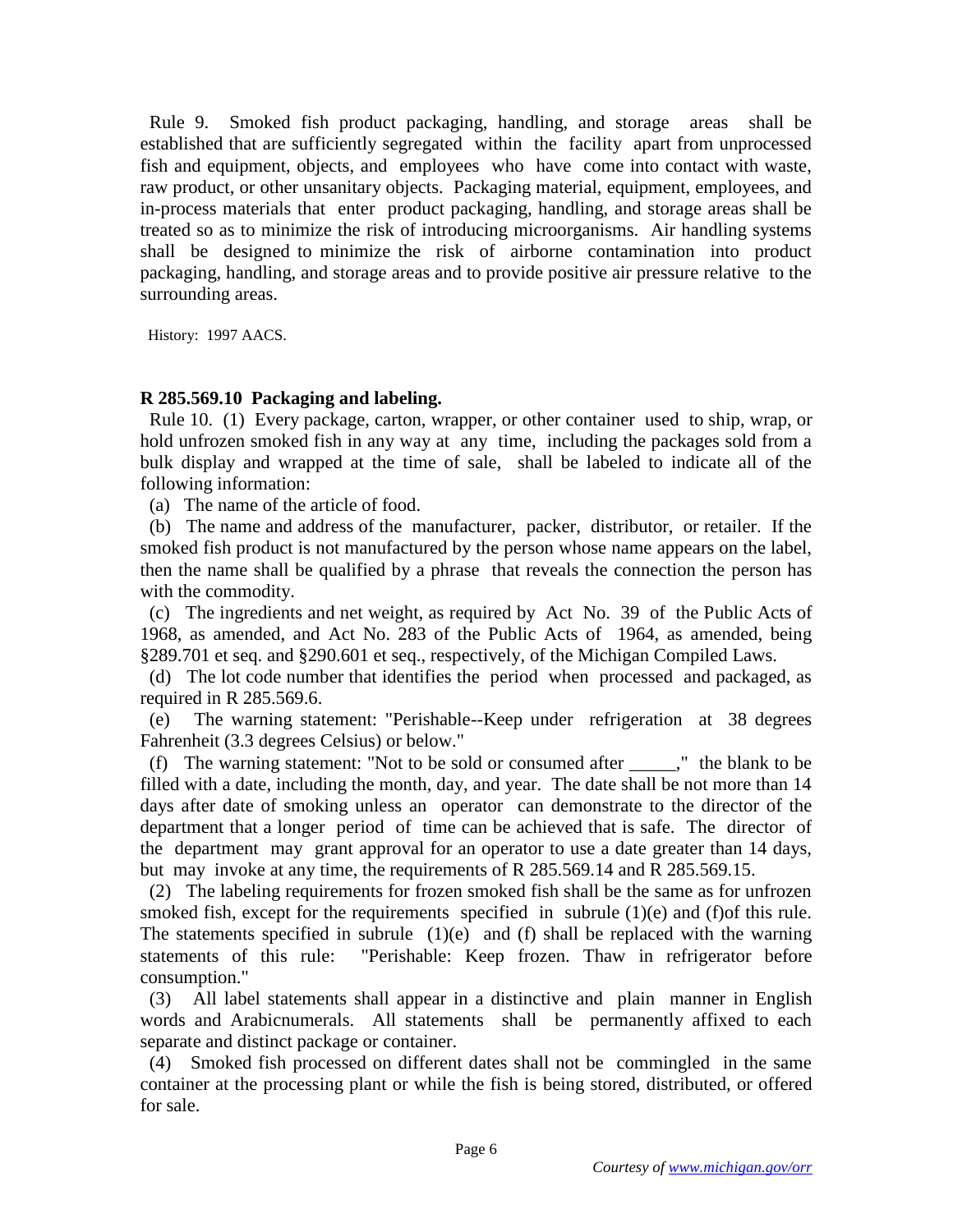History: 1997 AACS.

#### **R 285.569.11 Wholesale sale.**

 Rule 11. If fish product is sold other than at retail, then all of the following provisions apply:

(a) All sales shall be accompanied by an invoice or record of sale.

 (b) Each invoice shall include the lot number, expiration date, and warning statement as required in R 285.569.10.

 (c) Copies of all invoices or other adequate records shall be maintained to identify consignments or distributions of designated coded lots.

History: 1997 AACS.

### **R 285.569.12 Sale of fish product under other than original expiration date code prohibited.**

 Rule 12. Smoked fish product shall not be sold under any expiration date code other than the original expiration date code that the processor assigned to the fish product.

History: 1997 AACS.

### **R 285.569.13 Records; availability; time of retention.**

 Rule 13. All process time and temperature records, temperature device standardization records, and all records of sales required by these rules shall be made available to the director of the department for inspection and copying upon request and shall be retained at the place of business for a period of not less than 6 months.

History: 1997 AACS.

#### **R 285.569.14 Modifications and waivers.**

 Rule 14. The director of the department may grant a variance to a petitioner by modifying or waiving the requirements of these rules if the director is shown that the proposed alternative is equally effective in preventing food safety hazards. If a variance is granted, then the director

of the department shall retain the information specified in R 285.569.16 as part of the official record. Proprietary information submitted to satisfy a petition for a variance shall not be subject to public disclosure.

History: 1997 AACS.

### **R 285.569.15 Documentation of proposed variance and justification.**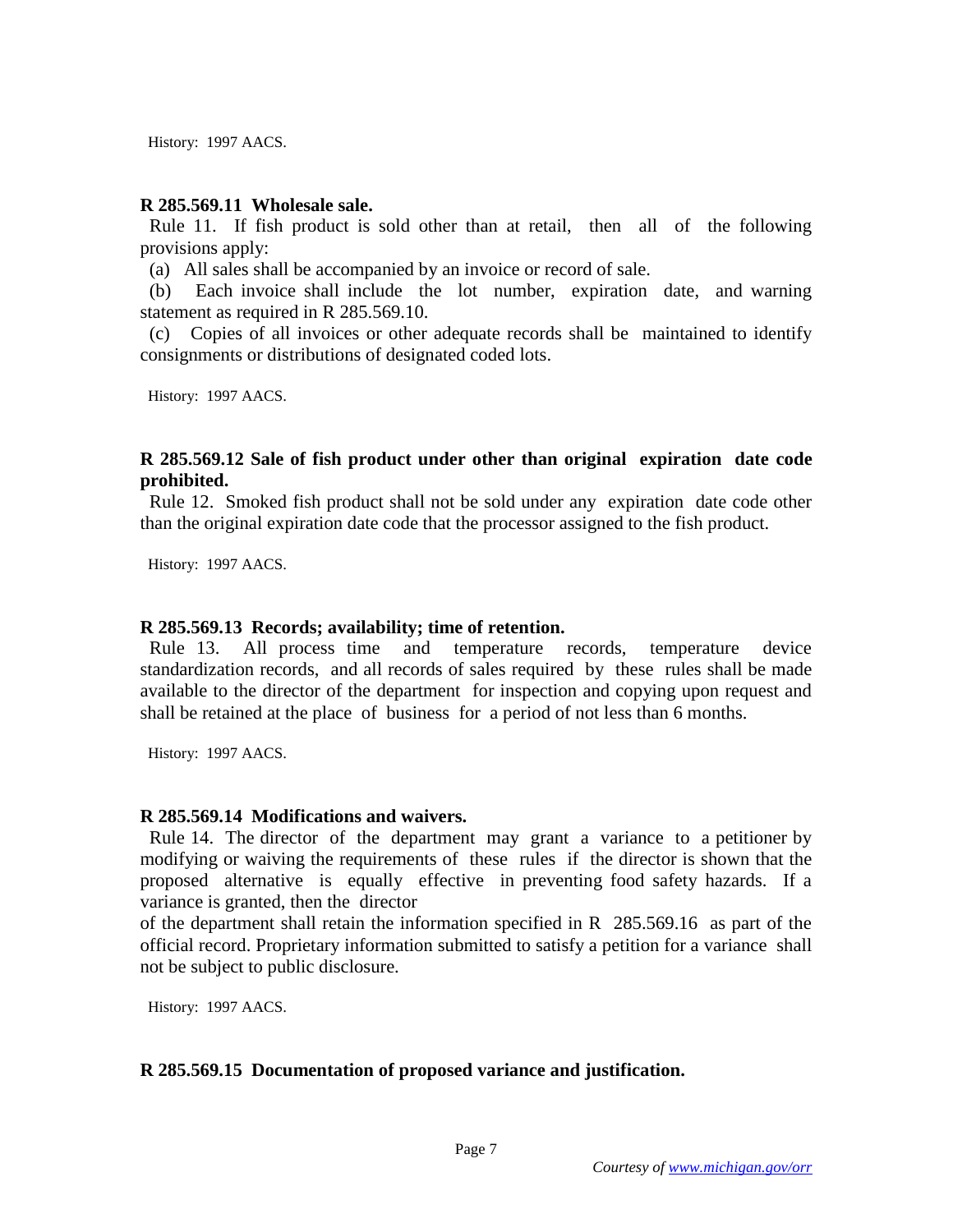Rule 15. Before a variance from these rules is approved by the director of the department, the information that is provided by the person requesting the variance shall include all of the following:

 (a) A statement of the proposed variance from the rule requirements that cites the relevant rule numbers.

 (b) An analysis of the rationale for how the potential public health hazards addressed by the relevant rule will be alternatively addressed by the proposal. If not included in the analysis, the director may require, but shall not be limited to requiring, any of the following:

(i) A letter from a process authority.

(ii) Copies of relevant articles from scientific journals.

 (iii) Studies obtained or performed consisting of not less than 3 processing runs showing that under the requested parameters the desired result is reliably achieved.

(iv) Laboratory analyses that demonstrate both of the following:

 (A) For Clostridium botulinum, zero toxin production in the fish product through a time period beyond the shelf life of the product of not less than 1/3 of the shelf life, demonstrated through inoculated pack studies under normal and moderate abuse conditions.

(B) No detectable Listeria monocytogenes in the final fish product.

(v) Actual federal, state, or local government regulations or advisories.

 (c) A HACCP plan that includes the information specified in R 285.569.17 as it is relevant to the variance requested.

 (d) If the person is a processor outside this state, verification of inspection or licensing by a regulatory agency as an approved source of smoked fish.

History: 1997 AACS.

# **R 285.569.16 Operator requirements if variance granted or HACCP plan required;**

### **revocation of variance; expiration of variance.**

 Rule 16. (1) If the director of the department grants a variance or if a HACCP plan is otherwise required, the operator shall comply with all of the following provisions:

 (a) Comply with the HACCP plan and procedures that are submitted as a basis for the modification or waiver.

 (b) Maintain and provide to the director of the department, upon request, records specified in R 285.569.18 that demonstrate that all of the following are routinely employed:

(i) Procedures for monitoring critical control points.

(ii) Monitoring of the critical control points.

(iii) Verification of the effectiveness of an operation or process.

(iv) Necessary corrective actions if there is a failure at a critical control point.

 (c) Notify the director of the department, in writing, when any change, replacement, or modification to the information required under R 285.569.15 has been made which affects any requirement listed under R 285.569.17.

 (2) The director of the department may revoke a variance and may require resubmission of a petition if any inspection, monitoring, analysis, or other official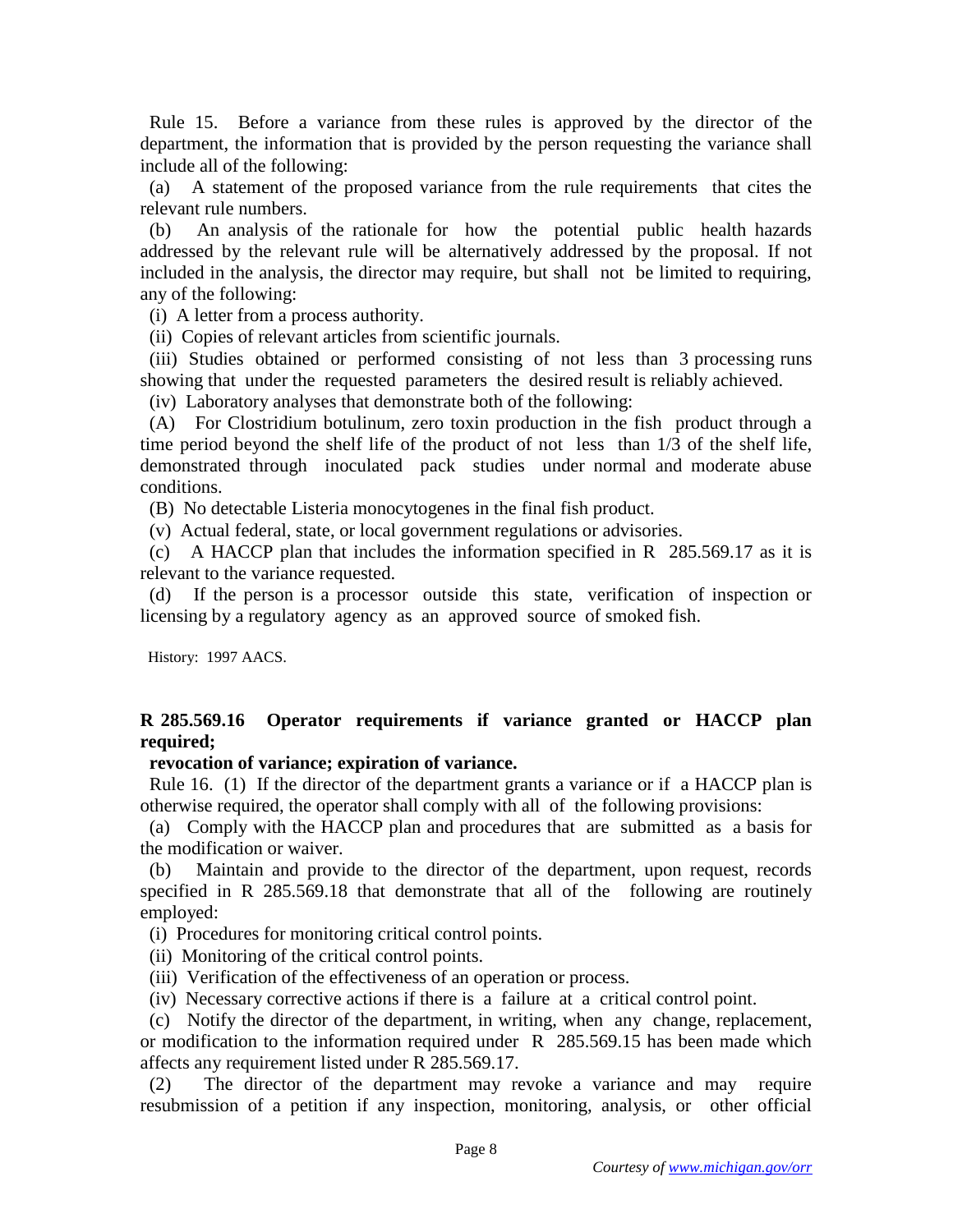activity conducted by the department or other regulatory agency reveals a condition creating a potential food safety hazard that the

petitioner or plans failed to control or address.

 (3) The director of the department may set an expiration date for a variance after which a petition may be resubmitted. The petitioner will be notified in writing if an expiration date is set.

History: 1997 AACS.

### **R 285.569.17 Contents of a HACCP plan.**

 Rule 17. Where not preempted by federal statute, HACCP plans prepared in accordance with R 285.569.15 shall specify, for each type of fish product, all of the following information:

 (a) The identity of the individual smoked fish product or categorization of like products that the plan addresses.

 (b) The potential food safety hazards, such as microbiological, chemical, or physical hazards, that may cause a fish product to be unsafe for human consumption.

 (c) A flow diagram that depicts the operator's entire fish processing procedures and identifies each critical control point.

 (d) Employee and supervisory training plans that address the food safety issues of concern.

 (e) A statement of standard operating procedures for the plan under consideration, including clearly identifying all of the following:

(i) Each critical control point, including all of the following:

- (A) Raw material thawing.
- (B) Brining or dry salting.
- (C) Smoking.
- (D) Cooling after smoking.
- (E) Post-smoke processing, if any.

 (ii) The critical limits that must be met at each critical control point specified in paragraph (i) of this subdivision to prevent unacceptable food safety hazards.

(iii) The method and frequency for monitoring and controlling each critical control point by an employee designated by the operator.

 (iv) The method and frequency for the operator to routinely verify that an employee is following standard operating procedures and monitoring critical control points.

 (5) The action to be taken by the operator if the critical limits for each critical control point are not met.

 (6) The records to be maintained by the operator to demonstrate that the HACCP plan is properly operated and managed.

(f) Additional scientific data or other information required by the director.

History: 1997 AACS.

#### **R 285.569.18 Processes requiring variance.**

Rule 18. All of the following processes require a variance under R 285.569.15: